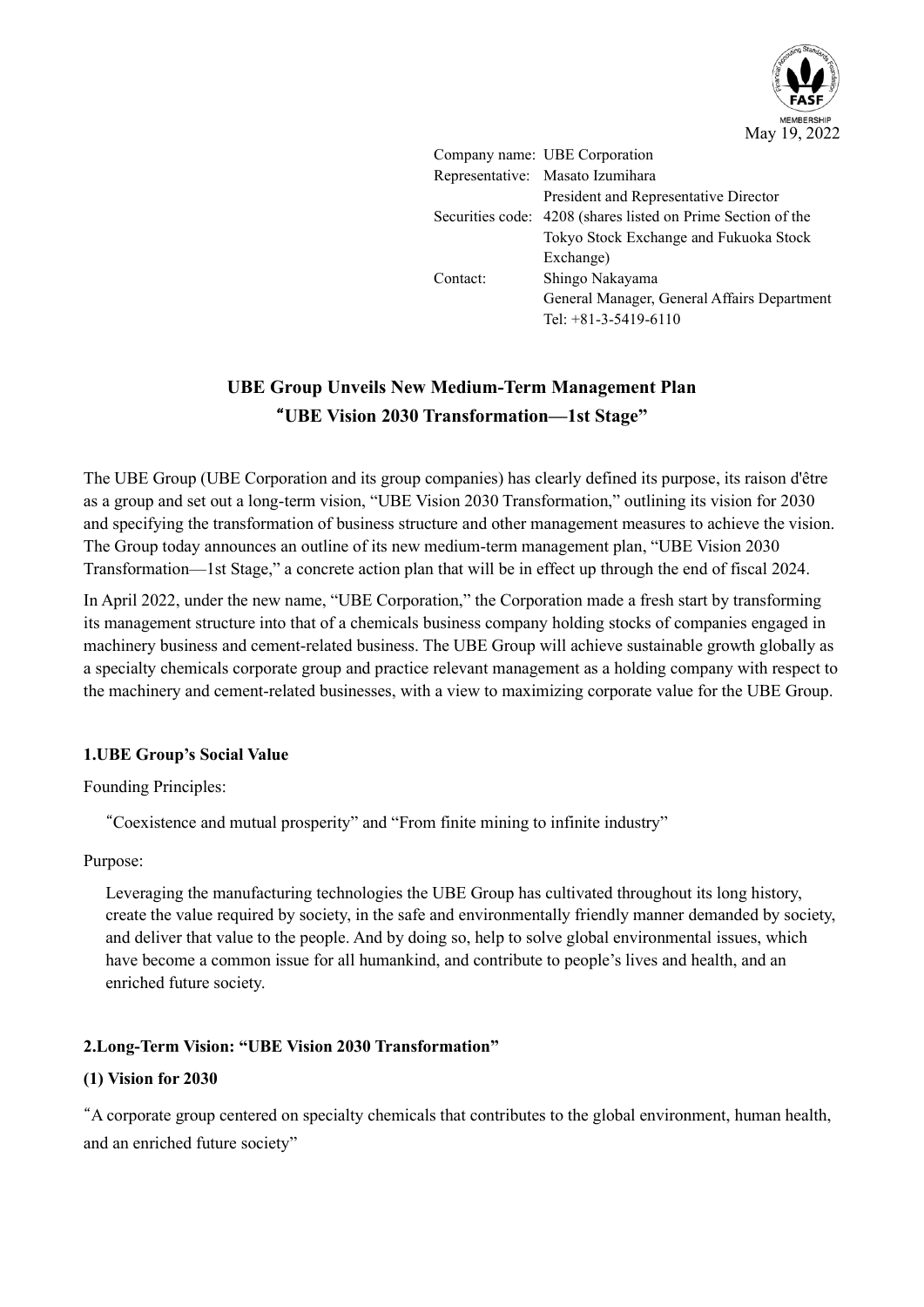# **(2) Management Measures to Achieve the Vision: "Practicing Sustainability Management"**

## ⅰ**) Promoting Structural Changes (Transformation)**

UBE will shift to a business structure focused on specialty chemical products that have a low energy burden, are resistant to swings in market conditions, and are highly profitable, in order to achieve sustainable growth as the UBE Group and contribute to a sustainable society.

● UBE will aggressively invest management resources in the "specialty businesses" that create added value and achieve high profitability by leveraging the Group's core technologies and strengths in the value chain, in order to achieve growth.

● Taking into account the aging of facilities and future business viability in light of the environmental

impact, UBE will aim to stop the ammonia production in Japan employing a process with high greenhouse gas (GHG) emissions around 2030.

#### **ii) Initiatives to Address Global Environmental Issues**

Seeking to achieve the UBE Group Policy for Achieving Carbon Neutrality by 2050, UBE will contribute to the realization of a sustainable society that exists in harmony with the natural environment by striving to reduce GHG emissions and driving the development and practical application of environmentally friendly products and technologies.

 $\bullet$  Fiscal 2030 GHG emission reduction target: 50% reduction compared to fiscal 2013

● Fiscal 2030 target percentage of consolidated net sales comprising environmentally friendly products and technologies: 60% or more

#### **iii) Enhancing Human Capital**

UBE regards diversity and inclusion as a top priority issue. The Group will transform into an organization that creates innovation by integrating diverse technologies, knowledge and perspectives, expands its business globally, and continues to create new value. And it will enhance the human resources who will drive this transformation.

## **iv) Promoting Digital Transformation (DX)**

By advancing digitalization, UBE will improve labor productivity, achieve more sophisticated utilization of accumulated data, and develop human resources to promote these enhancements. It will also further strengthen its ability to provide solutions to customers using digital data and technologies, and create new value by reforming business processes through co-creation with customers.

#### **3. New Medium-Term Management Plan: "UBE Vision 2030 Transformation—1st Stage"**

The first three years of the long-term vision are positioned as a period for strengthening the earnings base and aggressively investing resources to drive further growth in the future, while steadily implementing structural changes with a strong focus on shifting to specialization and on global environmental issues. In addition, the Group will speedily address issues in implementing sustainability management to ensure that it achieves its goals.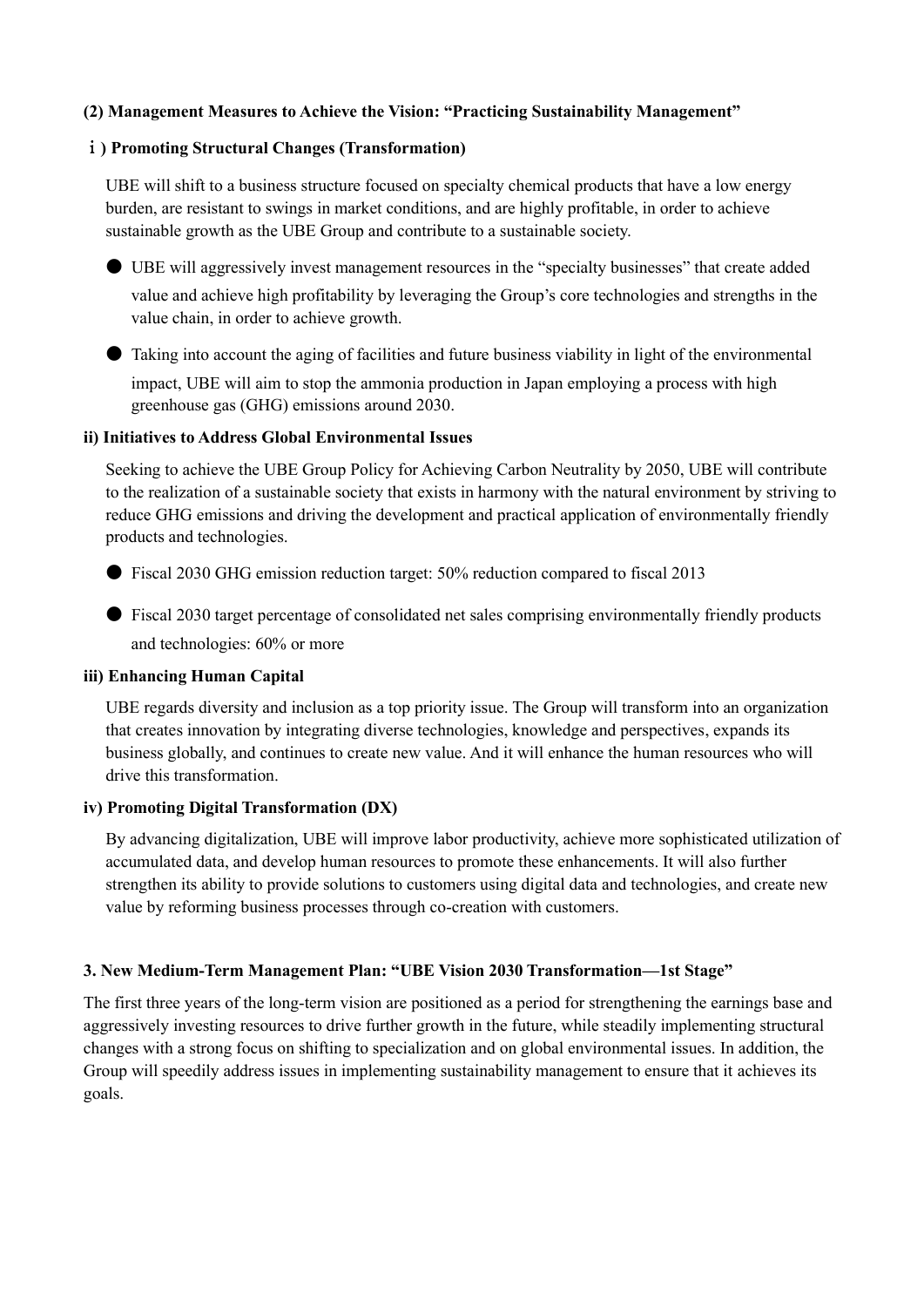## **(1) Basic Policy and Priority Measures**

## **i) Pursuing Global Profit Growth Driven by Specialty Chemicals**

(a) Specialty Business Expansion

UBE will focus its investment of management resources in the specialty businesses to drive further growth and expansion. The Group aims to expand its global business and achieve profit growth by increasing production capacity for polyimide, separation membranes, composites, fine chemicals, and high-performance coatings to meet growing demand, and by establishing a new production base in North America.

(b) Strengthening the Profitability of Basic Business

In addition to further strengthening cost competitiveness, UBE will expand its lineup of high valueadded grades of nylon polymers, ammonium sulfate, industrial chemicals, elastomers, etc., and carry out efforts to develop and launch environmentally friendly products, aiming to secure stable cash flow and steady earnings growth.

#### **ii) Structural Changes in Response to Global Environmental Issues**

(a) Structural Change of the Caprolactam Chain in Japan

In order to establish a globally optimized production system, UBE will shift production of nylon polymers outside of Japan. The Group will look further into reducing caprolactam production in Japan , which has a high energy burden and whose profitability will be difficult to improve even in the medium to long term, by stopping a main manufacturing line around fiscal 2024.

(b) Reducing GHG Emissions

UBE will continue to promote thorough energy conservation and process improvement in its production activities, as well as maximize the use of renewable energy in an effort to reduce GHG emissions.

(c) Creating and Expanding the Provision of Environmentally Friendly Products and Technologies

UBE will promote the development of environmentally friendly products and technologies to contribute to carbon neutrality in society as a whole.

# **iii) Enhancing Human Capital for Sustainable Growth**

To promote diversity and inclusion, especially in Japan, UBE will develop systems and create workplace environments that make it more comfortable and rewarding for women to work, expand the number of highly specialized mid-career hires and non-Japanese recruits, and also focus on improving work engagement throughout the entire Group.

● Percentage of women in the workforce: 15%, Percentage of women at management positions: 6% (indicators for fiscal 2024, on a consolidated basis in Japan)

#### **iv) Enhancing Corporate Value and Creating Customer Value by Promoting DX**

UBE's newly established DX Promotion Office will take the lead in promoting the development of digital technology-savvy human resources and accelerate the creation of new customer value and new businesses while improving operational efficiency through the use of digital technology.

#### **v) Further Improving Governance**

As a chemicals company, UBE will strive to improve the level of group governance. At the same time, it will maximize the corporate value of the UBE Group by developing and operating a governance system as the holding company for the machinery business and cement-related business.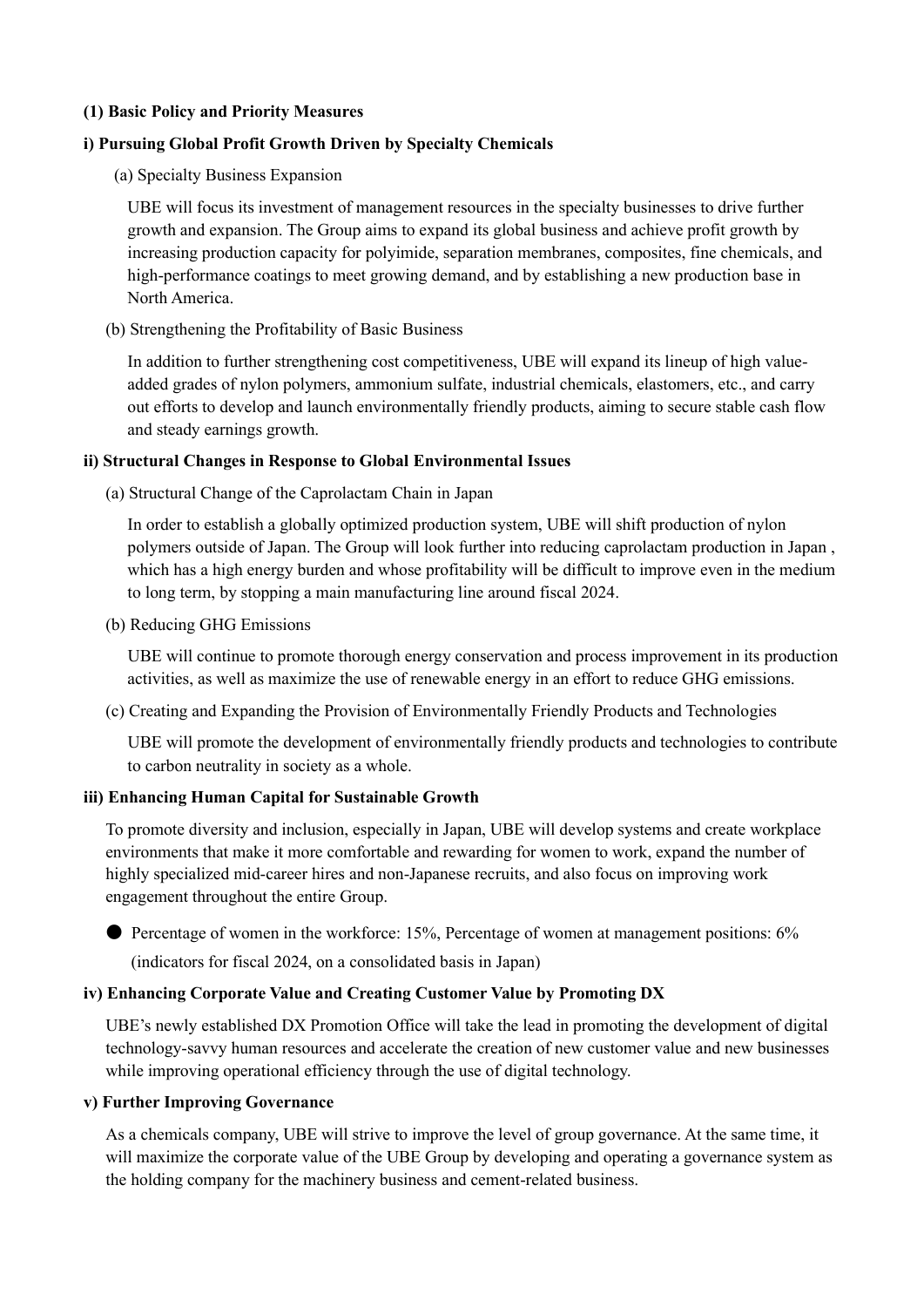# **(2) Business Portfolio**

UBE will clarify the positioning of its major businesses and products in the chemicals field based on future market growth expectations, the UBE Group's strengths, and profitability in addition to its long-term vision. It will also use this information to make decisions on the allocation of management resources.

| <b>Business Portfolio Segmentation</b> | <b>Businesses</b>                                                   |
|----------------------------------------|---------------------------------------------------------------------|
| Specialty business                     | Polyimide, Separation Membranes, Ceramics, Semiconductor Gas,       |
|                                        | Separators, Composites, Fine Chemicals, High-Performance Coatings,  |
|                                        | Pharmaceuticals, Phenolic Resin                                     |
| <b>Basic business</b>                  | Nylon Polymers, Caprolactam, Ammonium Sulfate, Industrial           |
|                                        | Chemicals, Elastomers, Polyethylene Films, Processed Resin Products |

# **(3) Investments**

UBE will actively invest in the specialty business to drive further growth in the future. At the same time, it will steadily invest to address global environmental issues including reduction of GHG emissions, enhance its human capital, and move forward with digital transformation. In this way, it will aim to sustainably increase corporate value and contribute to a sustainable society.

UBE plans to make total investments of ¥130 billion during the period of the medium-term management plan.

The Corporation will allocate approx. 50% of this to the specialty business, approx. 30% to the basic business, and approx. 20% to shared infrastructure, etc.

# **(4) Research and Development**

UBE will integrate external technologies with the core technologies that have supported its chemicals business in order to spur further advancements. With these even stronger technologies, it will strengthen the competitiveness of its specialty business and create new businesses. UBE has established four new business areas and will seek to bring new products to market, including initiatives to help build a circular economy. In its intellectual property strategy, UBE will establish a strong intellectual property network to help strengthen and expand its specialty businesses.

R&D expenditure over three years: ¥32 billion

| Area                              | <b>R&amp;D</b> projects                                           |
|-----------------------------------|-------------------------------------------------------------------|
| CO2 and waste plastic utilization | CO2 utilization (CO2 electrolysis), waste plastic utilization     |
|                                   | (hydrothermal reaction, waste carpet melt-kneading)               |
| Energy management                 | Heat-dissipating composite materials, radiative cooling materials |
| Environmental sustainability      | Bioplastics (biomass-derived polymers, silk proteins), physical   |
|                                   | antimicrobial materials, aquaculture feed additives, insect feed, |
|                                   | moisture absorbent for extracting water from the atmosphere       |
| Life sciences                     | Utilization of cell propagation technology                        |

R&D Projects for New Business Creation